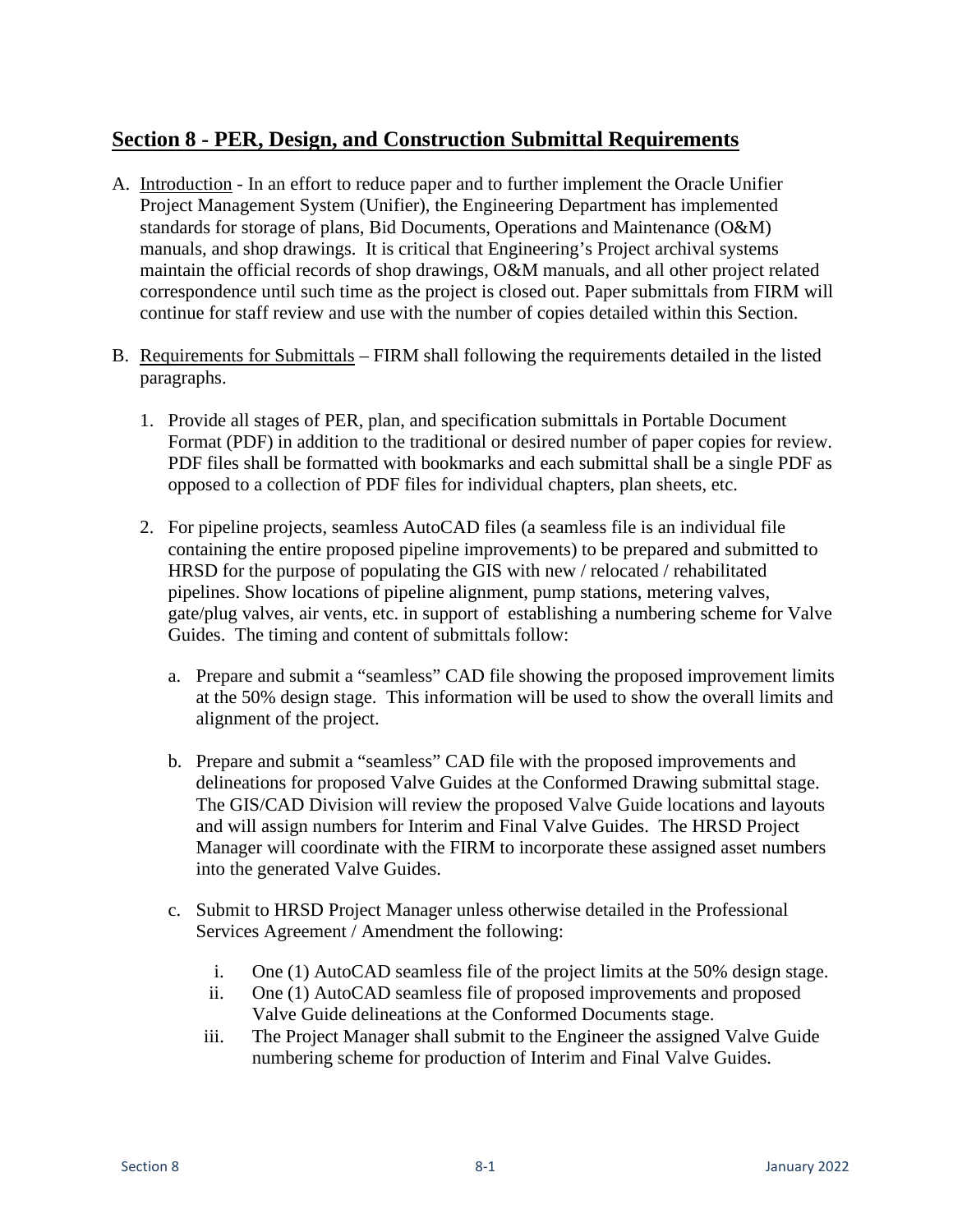- 3. Interim Record Drawing submittals must be submitted to HRSD Project Manager a minimum of 5 business days in advance of the scheduled tie-in for force main project or HRSD taking operational possession of the constructed facility. FIRM to incorporate this requirement into the Construction Bid Documents.
	- a. Interim Record Drawings shall be prepared by the FIRM and transmitted to the HRSD Project Manager along with the tie-in plan. The Project Manager shall review a paper copy of the Interim Record Drawings for accuracy and completeness. Any required revisions shall be coordinated with the FIRM and the corrected version resubmitted back to the HRSD Project Manager.
	- b. Interim Record Drawings shall be the following formats: (a) full size paper prints redlined with legible marks indicating changes, additions, or deletions; (b) PDF scan of the Interim Record Drawings.
	- c. Refer to Section 6 Drawings, Record Drawings, and Valve Guides in this manual for the latest information to be included with Record Drawings.
	- d. Submit to HRSD Project Manager unless otherwise detailed in the Professional Services Agreement / Amendment the following:
		- i. Four (4) 24" x 36" full size paper copies of Interim Record Drawings.
		- ii. One (1) PDF scan of the Interim Record Drawings or in Unifier.
- 4. Interim Valve Guide submittal must be a minimum of 5 business days in advance of the scheduled tie-in for force main project or HRSD taking operational possession of the constructed facility. FIRM to incorporate this requirement into the Construction Bid Documents.
	- a. Interim Valve Guides shall be prepared by the FIRM and transmitted to the HRSD Project Manager along with the tie-in plan. The Project Manager shall review a paper copy of the Interim Valve Guides for accuracy and completeness. Any required revisions shall be coordinated with the Engineer and the corrected version resubmitted back to the HRSD Project Manager.
	- b. Interim Valve Guides shall be the following formats (a) AutoCAD "dwg", (b) PDF, and (c) 8½" x 11" paper copies.
	- c. Submit to HRSD Project Manager unless otherwise detailed in the Professional Services Agreement / Amendment the following:
		- i. Four (4) 8½" x 11" paper copies of each Interim Valve Guide.
		- ii. One (1) AutoCAD dwg file of each Interim Valve Guide in Unifier.
		- iii. One (1) PDF file of each Interim Valve Guide in Unifier.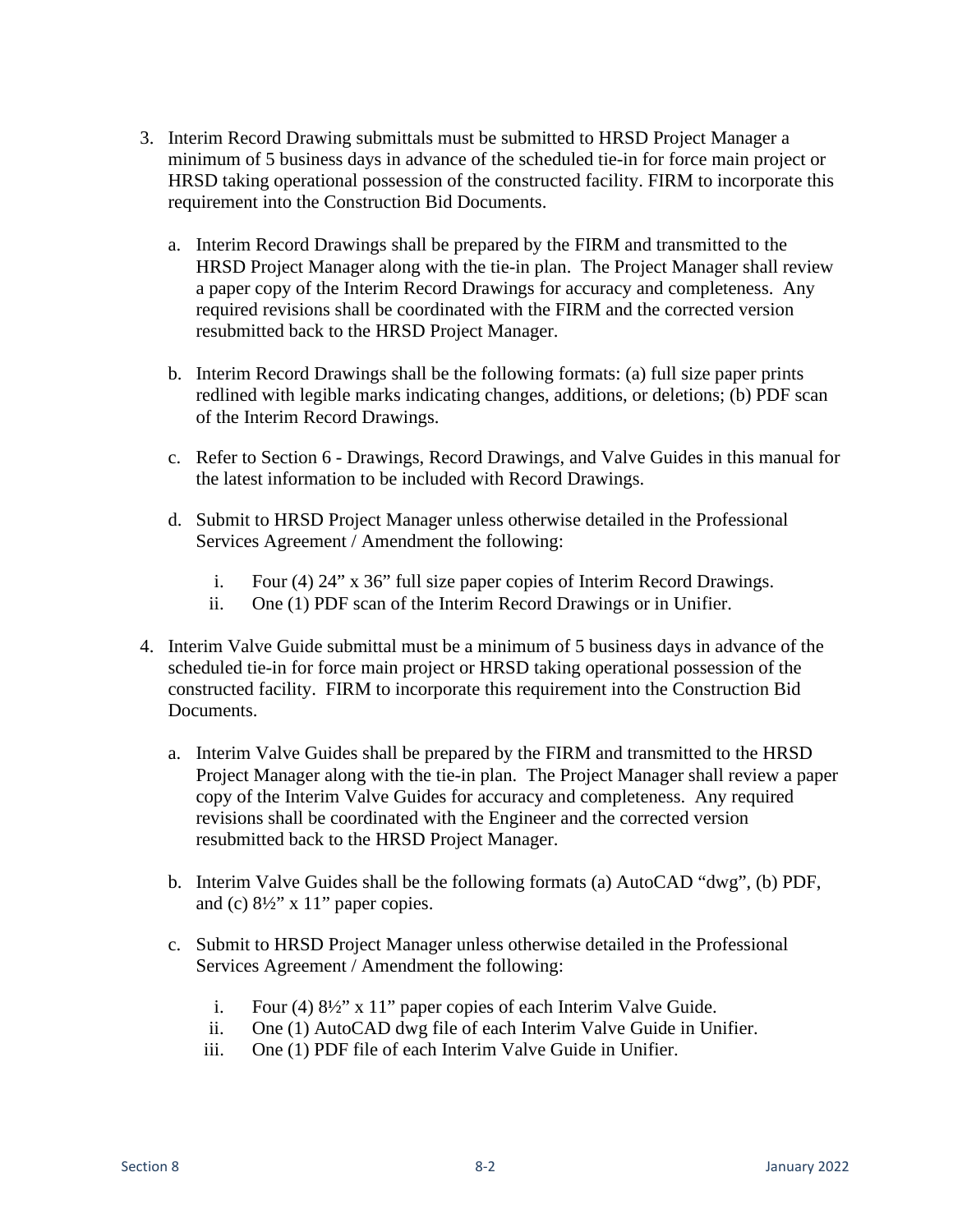- 5. Final Record Drawings submittal at project Final Completion stage. Refer to the Section 6 – "Drawings, Record Drawings, and Valve Guides" in this manual for the latest information to be included with Record Drawings.
	- a. Final Record Drawings to be prepared by the FIRM and transmitted to the HRSD Project Manager. The Project Manager shall review a paper copy of the Final Record Drawings for accuracy and completeness. Any required revisions shall be coordinated with the FIRM and the corrected version resubmitted back to the HRSD Project Manager.
	- b. Final Record Drawings shall be the following formats:
		- i. AutoCAD dwg for each plan sheet,
		- ii. A single PDF file for each volume of Record Drawings,
		- iii. Full size paper prints *(HRSD Project Manager to determine the need)*.
	- c. Submit to HRSD Project Manager unless otherwise detailed in the Professional Services Agreement / Amendment the following:
		- i. Four (4) 24" x 36" full size paper copies of Final Record Drawings. (*HRSD Project Manager to determine the need)*
		- ii. One (1) PDF file of each volume of Final Record Drawings in Unifier.
		- iii. One (1) AutoCAD dwg file of each Final Record Drawing sheet in Unifier.
- 6. Final Valve Guides shall be prepared by the FIRM and submitted at project Final Completion stage. Refer to Section 6 – "Drawings, Record Drawings, and Valve Guides" in this manual the latest information to be included with Valve Guides.
	- a. Final Valve Guides to be transmitted to the Project Manager. The Project Manager shall review a paper copy of the Final Valve Guides for correct numbering assignment as determined by HRSD GIS/CAD Division and completeness. Any required revisions shall be coordinated with the FIRM and the corrected version resubmitted back to the HRSD Project Manager.
	- b. Final Valve Guides shall be the following formats (a) AutoCAD "dwg", (b) PDF, and (c)  $8\frac{1}{2}$ " x 11" paper copies.
	- c. Submit to HRSD Project Manager unless otherwise detailed in the Professional Services Agreement / Amendment the following:
		- i. Four (4) 8½" x 11" paper copies of each Final Valve Guide. *(HRSD Project Manager to determine the need)*
		- ii. One (1) AutoCAD dwg file of each Final Valve Guide in Unifier.
		- iii. One (1) PDF file of each Final Valve Guide in Unifier.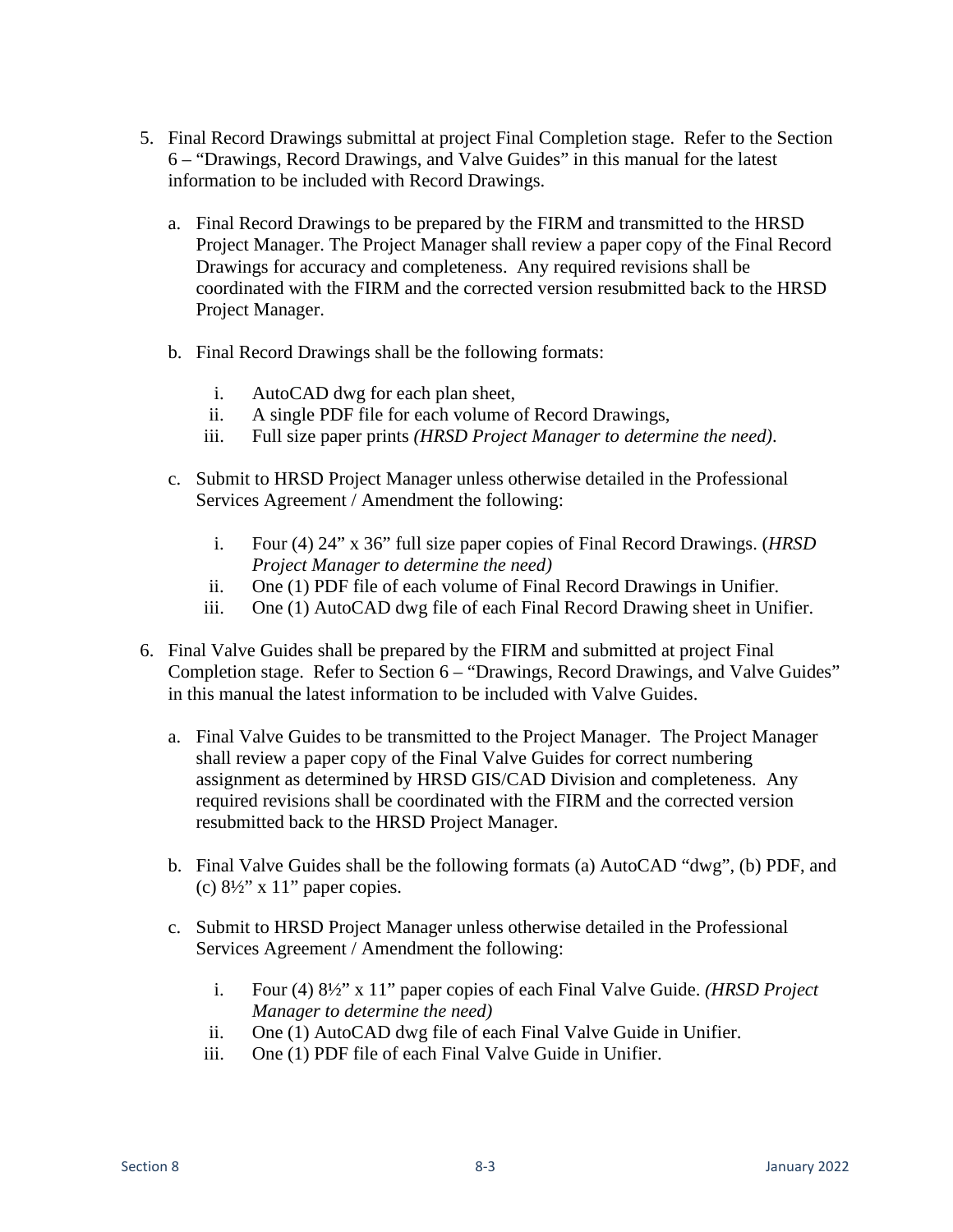- 7. Shop Drawings for each project shall be submitted to HRSD's Project Manager. Refer to Master Specification 01340 Submittals in Section 40 in this manual for further information. The following is in addition to Unifier submittals. The format for Shop Drawings are to be PDF and distributed by the Project Manager as follows:
	- a. For force mains and gravity sewers portable media containing PDF files at Substantial Completion stage to appropriate Chief of Interceptor Systems or in Unifier.
	- b. For pump stations, PRS, flow meters, pressure sensors and other mechanical systems for Interceptor Systems – portable media containing PDF files prior to Substantial Completion stage to appropriate Chief of Interceptor Systems, to Operations Support Systems Manager, and Chief of Electrical and Energy Management or in Unifier.
	- c. For treatment plants and outfalls portable media containing PDF files prior to Substantial Completion or before taking operational ownership of a process or component to Operations Support Systems Manager, Chief of Electrical and Energy Management, and to appropriate Plant Manager or in Unifier.
- 8. Operations and Maintenance (O&M) Manuals for each project shall be submitted to HRSD's Project Manager. Refer to Master Specification 01340 Submittals in Section 40 in this manual for further information. Operation  $\&$  Maintenance Manual Equipment List (Exhibit C1) shall be prepared and submitted in Excel format to HRSD at the 100% design stage. HRSD Asset Management and Operations will review and approve the proposed list of equipment that would require O&M Manual submittal. Exhibit C1 will provide HRSD with the data to populate the Computerized Maintenance Management System (CMMS) and establish the system and process hierarchy. Updated Exhibit C1 and Exhibits C2 and C3 shall be submitted in Excel format prior to substantial completion in accordance with Master Specification 01340 Submittals. The following is in addition to Unifier submittals. The format for O&M manuals are to be PDF and distributed by the Project Manager as follows:
	- a. For pump stations, PRS, flow meters, pressure sensors and other mechanical systems for Interceptor Systems – portable media containing PDF files prior to Contractor / FIRM component training or operational ownership to appropriate Chief of Interceptor Systems, Operations Support Systems Manager, and Chief of Electrical and Instrumentation.
	- b. For treatment plants portable media containing PDF files prior to Contractor / FIRM component training or operational ownership to Operations Support Systems Manager, Chief of Electrical and Instrumentation, and to appropriate Chief of Treatment.
- 9. Conformed Documents specifics are defined in Section 16 "Preparation of and Format for Conformed Documents". The following is in addition to Unifier submittals. HRSD's